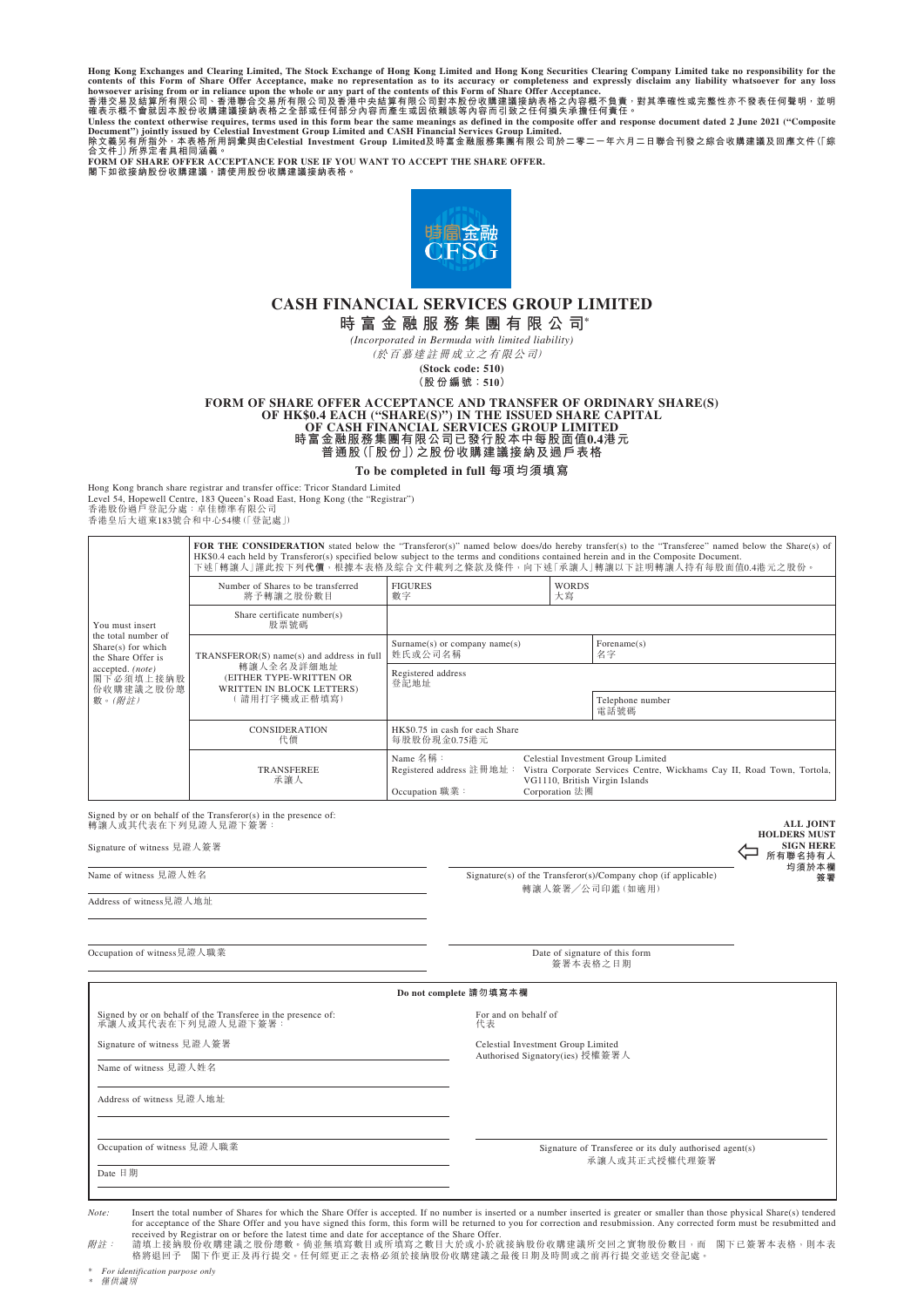#### **THIS FORM IS IMPORTANT AND REQUIRES YOUR IMMEDIATE ATTENTION**

If you are in doubt as to any aspect of this form or as to the action to be taken, you should consult your licensed securities dealer or registered institution in securities, bank **manager, solicitor, professional accountant, or other professional adviser.**

# If you have sold or transferred all your Share(s), you should at once hand this form and the Composite Document to the purchaser(s) or transferee(s) or to the bank, licensed<br>securities dealer, registered institution in sec

The making of the Share Offer to the Overseas Shareholders may be prohibited or affected by the laws of the relevant jurisdictions. Overseas Shareholders should obtain appropriate legal advice or, acquaint themselves about and observe any applicable legal, tax and regulatory requirements in their own jurisdictions. It is the responsibility of each Overseas Shareholders<br>who wishes to accept the Share Offer regulatory and/or legal requirements. Overseas Shareholders will also be fully responsible for the payment of any transfer or other taxes and duties by whomsoever payable in connection<br>with such acceptances in respect of a and held harmless by the Overseas Shareholders for any such taxes as they may be required to pay. Acceptance of the Share Offer by you will be deemed to constitute a warranty by you<br>that all applicable laws and requirement

#### **HOW TO COMPLETE THIS FORM**

Offer Shareholders are advised to read this form in conjunction with the Composite Document before completing this form. To accept the Share Offer made by Eddid Capital for and on<br>behalf of the Offeror to acquire your Shar such number of Shares in respect of which you wish to accept the Share Offer, by post or by hand, marked "CASH Financial Services Group Limited – Share Offer" to Tricor<br>Standard Limited at Level 54, Hopewell Centre, 183 Qu

## **FORM OF SHARE OFFER ACCEPTANCE**

#### **To: The Offeror and Eddid Capital**

- My/Our execution of this form overleaf shall be binding on my/our successors and assigns, and shall constitute:
	- (a) my/our acceptance of the Share Offer made by Eddid Capital for and on behalf of the Offeror, as contained in the Composite Document, for the consideration and on and subject to the terms and conditions therein and herein mentioned, in respect of the number of Shares specified in this form;
	- (b) my/our irrevocable instruction and authority to each of the Offeror and/or Eddid Capital and/or any of their respective agent(s) to collect from the Company or the Registrar on my/our behalf the Share Certificate(s) in respect of the Shares due to be issued to me/us in accordance with, and against surrender of, the enclosed transfer receipt(s) of title (if any) (and/or any satisfactory indemni deliver the same to the Registrar and to authorise and instruct the Registrar to hold such Share Certificate(s) on and subject to the terms and conditions of the Share Offer, as if it was/they were Share Certificate(s) delivered to them together with this form
	- (c) my/our irrevocable instruction and authority to each of the Offeror and/or Eddid Capital and/or any of their respective agent(s) to send a cheque crossed "Not negotiable account payee only" or banker's cashier order drawn in my/our favour for the cash consideration to which I/we shall have become entitled under the terms of the Share<br>Offer (less seller's ad valorem stamp duty payable by me shown in the register of members of the Company within 7 Business Days (as defined under the Takeovers Code) following the latter of the date the Offers become<br>unconditional in all respects and the date of receipt of all t

*(Note: insert name and address of the person to whom the cheque is to be sent if different from the registered shareholder or the first-named of joint registered shareholders.)*

## **Name:** (IN BLOCK CAPITALS)

#### **Address:** (IN BLOCK CAPITALS)

- (d) my/our irrevocable instruction and authority to each of the Offeror and/or Eddid Capital and/or the Registrar and/or such person or persons as any of them may direct for the purpose, on my/our behalf, to make, execute and deliver the contract note as required by the Stamp Duty Ordinance (Chapter 117 of the Laws of Hong Kong) to be<br>made and executed by me/us as the seller(s) of the Shares t be made on this form in accordance with the provisions of that ordinance and to make, execute and deliver any other document or instrument in a form specified by the<br>Stock Exchange as may be necessary to effect valid trans ordinance;
- (e) my/our irrevocable instruction and authority to any director of the Offeror, Eddid Capital or such person or persons as any of them may direct to complete and execute any of them in the purposes of vesting in the Offer
- (f) my/our undertaking to execute such further documents and to do such acts and things by way of further assurance as may be necessary or desirable to transfer my/our Shares to the Offeror or such person or persons as it may direct free from all liens, charges, options, claims, equities, adverse interests, third party rights or encumbrances whatsoever and together with all rights accrui without limitation, the right to receive all dividends and distributions declared, made or paid, if any, on or after the date on which the Share Offer is made, being the date<br>of despatch of the Composite Document, in respe
- (g) my/our agreement to ratify each and every act or thing which may be done or effected by the Offeror and/or Eddid Capital or any of their respective agent(s) or such person or persons as any of them may direct on the ex
- 2. I/We understand that acceptance of the Share Offer by me/us will be deemed to constitute a warranty by me/us to the Offeror, Eddid Capital and the Company that the Shares held by me/us to be sold under the Share Offer are sold free from all third party rights, liens, charges, equities, options, claims, adverse interests and encumbrances and together with all<br>rights attaching thereto including th being the date of despatch of the Composite Document.
- 3. I/We hereby warrant and represent to the Offeror, Eddid Capital and the Company that I/we am/are the registered holder(s) of the Shares specified in this form and I/we have the full right, power and authority to sell an
- 4. In the event of the Share Offer lapsing or in the event that my/our acceptance is not valid, in accordance with the terms of the Share Offer, all instructions, authorisations and undertakings contained in paragraph 1 above shall cease in which event. I/we authorise and request you to return to me/us my/our Share Certificate(s), and/or transfer receipt(s) and/or any other document(s) of title (and/or any satisfactory indemnity or indemnities required in respect thereof), together with this form duly cancelled, by ordinary post at my/ our own risk to the person named in paragraph 1(c) above or, if no name and address is stated, to me or the first-named of us (in the case of joint registered shareholders) at the registered address shown in the register or branch register of members of the Company.
	- *Note:* When you have sent one or more transfer receipt(s) and in the meantime the relevant Share Certificate(s) has/have been collected by the Offeror and/or Eddid Capital and/or any of their respective agent(s) from the Company or the Registrar on your behalf upon your acceptance of the Share Offer, you will be returned such Share Certificate(s) in lieu of the transfer receipt(s).
- I/We warrant to the Offeror, Eddid Capital and the Company that I/we have satisfied the laws of the jurisdiction where my/our address is stated in the register of members of the Company in connection with my/our acceptance of the Share Offer, including the obtaining of any governmental, exchange control or other consent and any registration or filing which may be required in compliance with all necessary formalities, legal and/or regulatory requirements.
- 6. I/We warrant to the Offeror, Eddid Capital and the Company that I/we shall be fully responsible for payment of any transfer or other taxes and duties payable in respect of the jurisdiction where my/our address is located as set out in the register of members of the Company.
- I/We enclose the relevant Share Certificate(s) and/or transfer receipt(s) and/or any other document(s) of title (and/or any satisfactory indemnity or indemnities required in respect<br>thereof) for the whole/part of my/our ho indemnities required in respect thereof) will be given. I/We further understand that all documents will be sent by ordinary post at my/our own risk.
- 8. I/We acknowledge that my/our Shares sold to the Offeror by way of acceptance of the Share Offer will be registered under the name of the Offeror or its nominee
- I/We irrevocably undertake, represent, warrant and agree to and with the Offeror, Eddid Capital and the Company (so as to bind my/our successors and assigns) that in respect of the Shares which are accepted under the Share Offer, which acceptance has not been validly withdrawn, and which have not been registered in the name of the Offeror or as it may direct, to give:
	- (a) an authority to the Company and/or its agents from me/us to send any notice, circular, warrant or other document or communication which may be required to be sent to me/us as a member of the Company (including any Share Certificate(s) and/or other document(s) of title issued as a result of conversion of such Shares into certificated form) to the attention of the Offeror at the Registrar at Level 54, Hopewell Centre, 183 Queen's Road East, Hong Kong;
	- (b) an irrevocable authority to the Offeror or its agents to sign any consent to short notice of any general meeting of the Company on my/our behalf and/or to attend and/or to attend and/or to execute a form of proxy in re Takeovers Code; and
	- (c) my/our agreement not to exercise any of such rights without the consent of the Offeror and my/our irrevocable undertaking not to appoint a proxy for, or to attend any, such general meeting and subject as aforesaid, to the extent I/we have previously appointed a proxy, other than the Offeror or its nominee or appointee, for or to attend or<br>to vote at the general meeting of the Company, I/
- 10. I/We acknowledge that, save as expressly provided in the Composite Document, all the acceptance, instructions, authorisation and undertakings hereby given shall be irrevocable.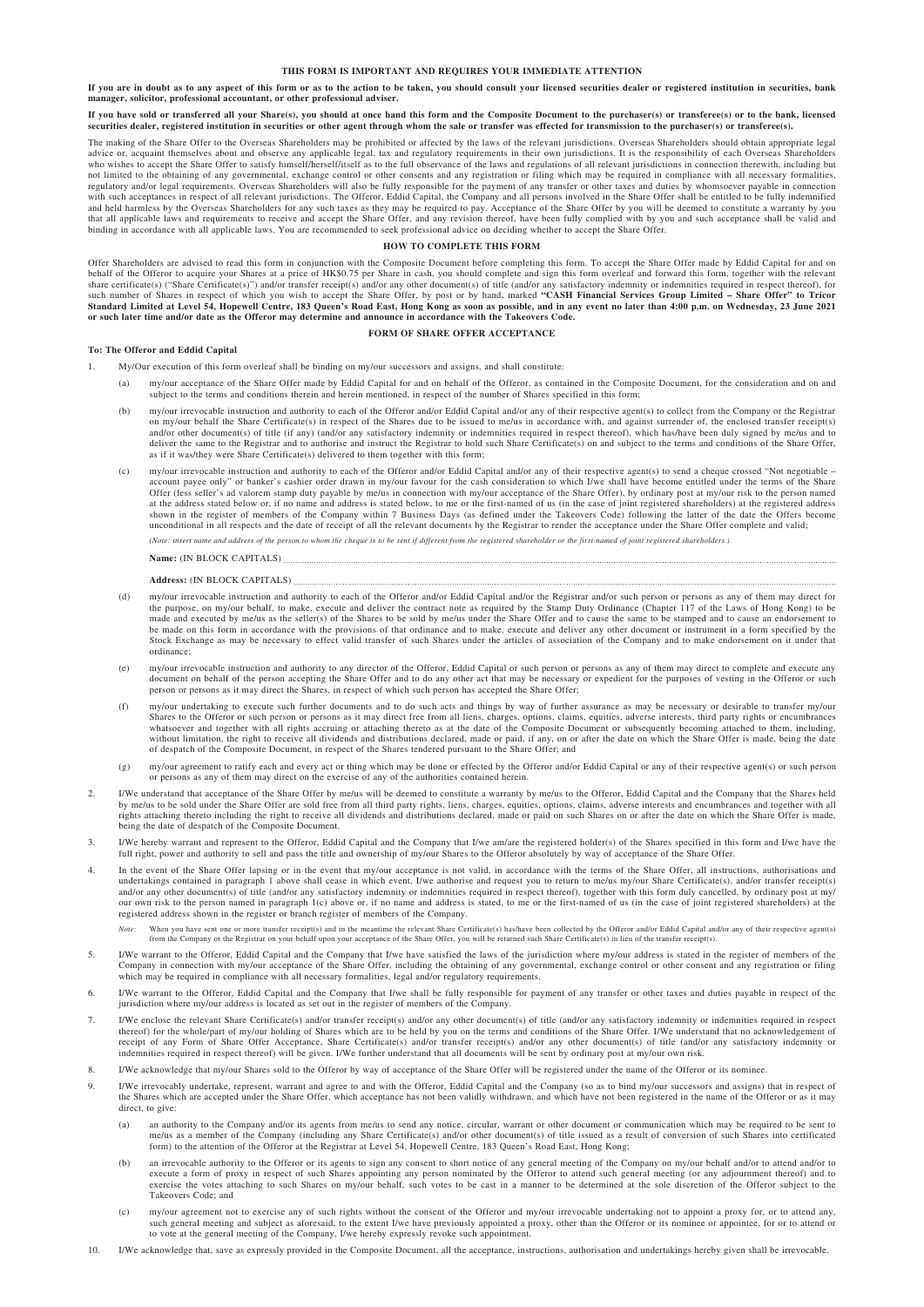#### **倘 閣下對本表格任何方面或應採取之行動有任何疑問,應諮詢 閣下之持牌證券交易商或註冊證券機構、銀行經理、律師、專業會計師或其他專 業顧問。**

#### **閣下如已出售或轉讓名下全部股份,應立即將本表格及綜合文件,送交買主或承讓人,或經手出售或轉讓之銀行、持牌證券交易商、註冊證券機構 或其他代理,以便轉交買主或承讓人。**

向海外股東提出股份收購建議或會受有關司法權區之法例禁止或影響。海外股東應獲取適當之法律意見或自行了解並遵守其本身司法權區之任何適 用法律、税務及監管規定。欲接納股份收購建議之各海外股東有責任完全遵守所有有關司法權區與接納股份收購建議有關之法律及法規,包括但不 限於遵照所有必要手續、監管及╱或法律規定取得任何可能需要之政府、外匯管制或其他同意及辦理任何登記或備案。海外股東亦須就相關接納而 全面負責支付任何人士於所有有關司法權區任何過戶費用或其他稅項及徵費。收購人、艾德資本、本公司及所有涉及股份收購建議之人士均有權獲 海外股東悉數彌償及保證免受彼等可能須付之任何税項影響。 閣下接納股份收購建議,即被視為構成 閣下作出之保證,表示 閣下已完全遵守所 有適用法例及規定以收取及接納股份收購建議(包括任何有關修訂),而有關接納根據所有適用法例為有效及具約束力。 閣下決定是否接納股份收 購建議時應諮詢專業意見。

#### **如何填寫本表格**

收購建議股東務請細閱本表格及綜合文件後,方填寫本表格。如欲接納艾德資本代表收購人以現金每股股份0.75港元之價格收購 閣下所持股份而 提出之股份收購建議, 閣下應填妥及簽署本表格之背頁,然後將本表格連同就 閣下有意接納股份收購建議之股份數目之有關股票(「股票」)及 ╱或過戶收據及╱或任何其他所有權文件(及╱或就此所需任何符合要求之一項或多項彌償保證)(封面須註明**「時富金融服務集團有限公司-股份收 購建議」),盡快**以郵遞方式或專人**交回卓佳標準有限公司,地址為香港皇后大道東183號合和中心54樓,惟無論如何不遲於二零二一年六月二十三 日(星期三)下午四時正(或收購人根據收購守則可能決定及公佈之較後日期及╱或時間)前送達。**

#### **股份收購建議接納表格**

## **致:收購人及艾德資本**

- 1. 本人╱吾等簽立本表格之背頁,本人╱吾等之承繼人及承讓人亦須受此約束,且構成:
	- (a) 本人╱吾等接納由艾德資本代表收購人提出載於綜合文件之股份收購建議,以所述代價並按照及根據綜合文件及本表格所述條款及條件 收購本表格所指明之股份數目;
	- (b) 本人╱吾等不可撤回地指示並授權收購人及╱或艾德資本及╱或任何彼等各自之代理,各自代表本人╱吾等就根據隨附經本人╱吾等正 式簽署之過戶收據及/或其他所有權文件(如有)(及/或就此所需任何符合要求之一項或多項彌償保證)及就其交回而將發行之股份從 本公司或登記處領取股票,並將有關股票送交登記處,且授權並指示登記處按照及根據股份收購建議之條款及條件持有該等股票,猶如 該等股票已連同本表格一併交回登記處;
	- (c) 本人╱吾等不可撤回地指示並授權收購人及╱或艾德資本及╱或任何彼等各自之代理就本人╱吾等根據股份收購建議之條款有權獲得之 現金代價(扣除本人╱吾等就接納股份收購建議應付之賣方從價印花稅),以「不得轉讓-只准入抬頭人賬戶」方式開出以本人╱吾等為 抬頭人之劃線支票或銀行本票,然後於該等收購建議在所有方面成為無條件當天或於登記處接獲所有相關文件致使股份收購建議項下 之接納為完整及有效之日起計(以較後者為準)7個營業日(定義見收購守則)內,以平郵方式寄往下列人士及地址(如並無於下欄列明姓 名及地址,則按本公司股東名冊所示登記地址寄往本人或吾等名列首位之人士(如屬聯名登記股東)),郵誤風險由本人╱吾等自行承擔; (附註:如收取支票之人士之姓名及地址並非登記股東或名列首位之聯名登記股東所登記之姓名及地址,則請在本欄填上收取支票人士之姓名及地址。)

- **地址:**(請用正楷填寫)
- (d) 本人/吾等不可撤回地指示並授權收購人及/或文德資本及/或登記處及/或任何其可能就此目的指定之一名或多名人士,各自代表本人/ 吾等以根據股份收購建議出售股份賣方之身份,訂立、簽立及交付香港法例第117章印花稅條例規定須訂立及簽立之合約單據,並按該 條例之條文繳付印花稅及安排在本表格背書證明以及以聯交所指定可能對根據本公司組織章程細則有效轉讓該等股份而屬必要之形式 訂立、簽立及交付任何其他文件或文據,並按該條例背書證明;
- (e) 本人╱吾等不可撤回地指示並授權收購人、艾德資本或任何其可能指定之一名或多名人士,代表接納股份收購建議之人士填寫及簽立任 何文件,及採取可能必要或權宜之任何其他行動,使已接納股份收購建議之人士之股份歸屬收購人或其可能指定之一名或多名人士;
- (f) 本人╱吾等承諾於有需要或適當時簽立其他文件,並辦理其他行動及事宜,以進一步確保本人╱吾等轉讓予收購人或其可能指定之一名 或多名人士之股份,概無所有留置權、押記、選擇權、申索、衡平權益、不利權益、第三方權利或產權負擔,且連同於綜合文件日期於 其所產生或附帶之所有權利或其務有權利一併轉讓,包括(但不限於)於提出股份收購建議日期(即寄發綜合文件日期)或 之後就根據股份收購建議所交回股份而宣派、作出或派付之所有股息及分派之權利;及
- (g) 本人╱吾等同意追認收購人及╱或艾德資本或任何彼等各自之代理或任何其可能指定之一名或多名人士就行使本表格所載任何授權而可 能作出或進行之各項及每項行動或事宜。
- 2. 本人╱吾等明白本人╱吾等接納股份收購建議,將被視為構成本人╱吾等向收購人、艾德資本及本公司保證,由本人╱吾等持有根據股份收購 建議將出售之股份,將在概不附帶所有第三方權利、留置權、押記、衡平權益、選擇權、申索、不利權益及產權負擔之情況下,連同其所附帶 之所有權利一併出售,包括於提出股份收購建議日期(即寄發綜合文件日期)或之後就有關股份宣派、作出或派付之所有股息及分派之權利。
- 3. 本人╱吾等謹此向收購人、艾德資本及本公司保證及聲明,本人╱吾等為本表格所列明股份之登記持有人,而本人╱吾等絕對擁有一切權利、 權力及授權,以透過接納股份收購建議之方式出售及轉交本人╱吾等所持股份之所有權及擁有權予收購人。
- 4. 倘股份收購建議失效或倘本人/吾等之接納為無效,根據股份收購建議之條款,上文第1段所載之所有指示、授權及承諾將告終止,在此情況下, 本人/吾等授權並要求 閣下將本人/吾等之股票及/或過戶收據及/或任何其他所有權文件(及/或就此所需任何符合要求之一項或多項彌 償保證),連同已正式註銷之本表格以平郵方式寄回上文第1(c)段所列人士(或如上文並無列明姓名及地址,則按本公司股東名冊或分冊所示 之登記地址寄予本人或吾等名列首位之人士(如屬聯名登記股東)),郵誤風險由本人╱吾等自行承擔。 附註: 倘 閣下已寄發一份或多份過戶收據,期間收購人及╱或艾德資本及╱或任何彼等各自之代理於 閣下接納股份收購建議後,代表 閣下從本公司或登記處領取相關股票,則 閣下將獲發有
- 關股票而非過戶收據。
- 本人╱吾等向收購人、艾德資本及本公司保證,本人╱吾等已就接納股份收購建議遵守本人╱吾等於本公司股東名冊載列之地址所處司法權 區之法律,包括遵照所有必要手續、法律及╱或監管規定取得任何政府、外匯管制或其他同意及辦理任何登記或備案。
- 6. 本人╱吾等向收購人、艾德資本及本公司保證,本人╱吾等須就本人╱吾等按本公司股東名冊載列之地址所處司法權區所支付任何應付之過 戶費用或其他稅項及徵費負上全部負任。
- 7. 本人╱吾等茲附上本人╱吾等所持全部╱部份股份之相關股票及╱或過戶收據及╱或任何其他所有權文件(及╱或就此所需任何符合要求之一 項或多項彌償保證),由 閣下按照股份收購建議之條款及條件保存。本人╱吾等明白將不會就任何股份收購建議接納表格、股票及╱或過戶 收據及╱或任何其他所有權文件(及╱或就此所需任何符合要求之一項或多項彌償保證)獲發收據。本人╱吾等亦明白所有文件將以平郵方式 寄發,郵誤風險由本人╱吾等自行承擔。
- 8. 本人╱吾等確認透過接納股份收購建議而向收購人出售本人╱吾等之股份,將以收購人或其代名人之名義登記。
- 9. 本人╱吾等就根據股份收購建議已獲接納、有關接納並未被有效撤回及並未以收購人名義或按其指示登記之股份,向收購人、艾德資本及本 公司不可撤回地承諾、聲明、保證及同意(以約束本人╱吾等之承繼人及承讓人):
	- (a) 本人╱吾等授權本公司及╱或其代理人,將須向本人╱吾等(作為本公司股東)寄發之任何通告、通函、認股權證或其他文件或通訊(包 括任何股票及╱或因將有關股份轉為證書形式而發出之其他所有權文件),寄予收購人之登記處,地址為香港皇后大道東183號合和中心 54樓;
	- (b) 不可撤回地授權收購人或其代理人代表本人╱吾等簽署任何同意書,同意縮短本公司任何股東大會通知期及╱或出席及╱或簽立有關股 份之代表委任表格,以委任收購人提名之任何人士出席相關股東大會(或其任何續會),以及代表本人╱吾等行使有關股份附帶之投票權, 而該等投票權將根據收購守則以收購人全權酌情釐定之方式作出投票;及
	- (c) 本人╱吾等同意,在未得收購人同意下不會行使任何相關權利,以及本人╱吾等不可撤回地承諾不會就任何相關股東大會委任代表或出 席相關股東大會,及在上文所規限下,如本人/吾等之前已委任代表(而該代表並非收購人或其代名人或受委任人士)出席本公司股東大 會或在會上投票,則本人╱吾等謹此撤回有關委任。
- 10. 本人╱吾等確認,除綜合文件明文規定外,在此作出之所有接納、指示、授權及承諾均不可撤回。

**姓名:**(請用正楷填寫)